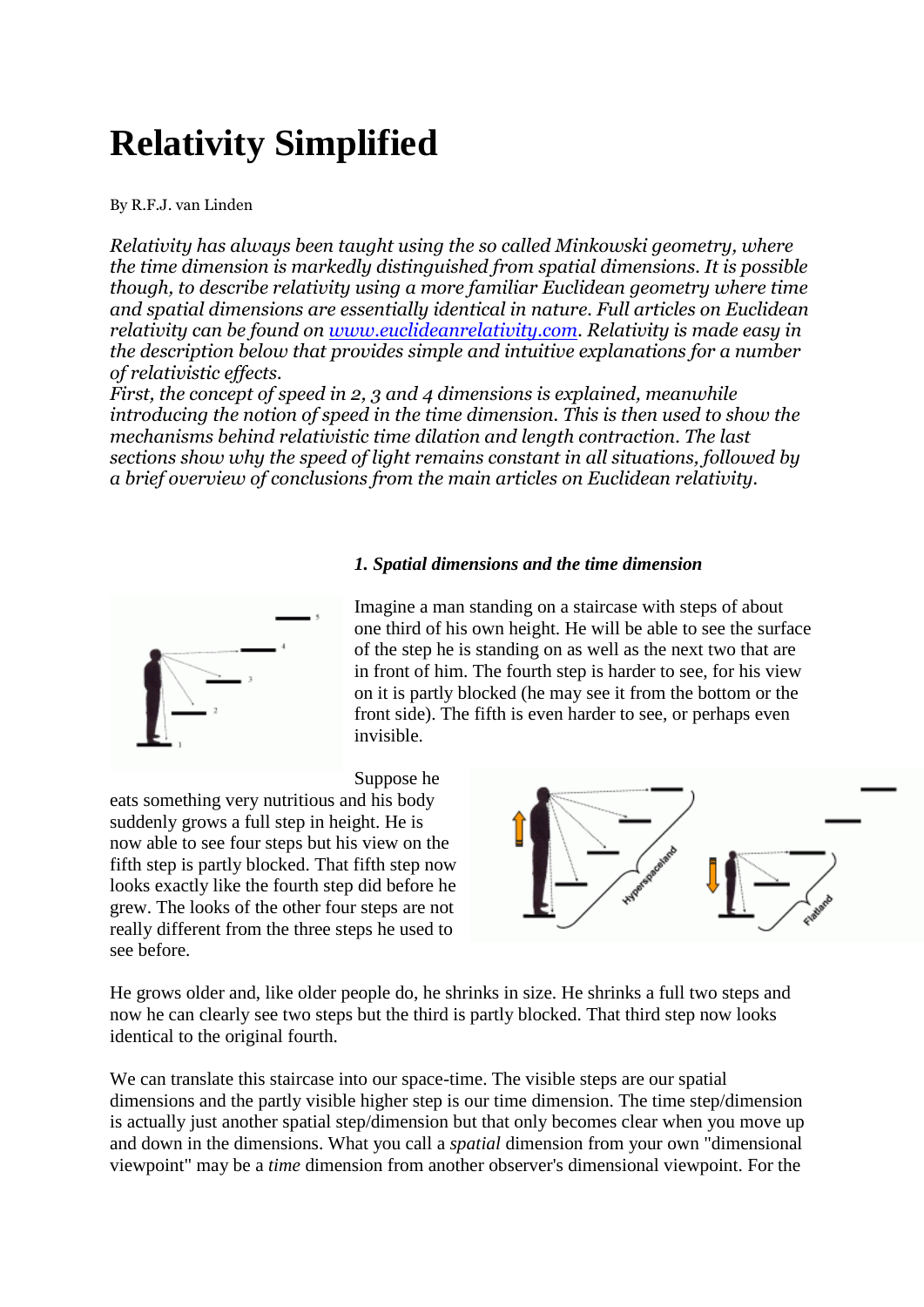man who grew tall, our 4-dimensional *space-time* is his 4-dimensional *space,* while he lives in a 5-dimensional space-time or "Hyperspaceland". For the man who shrunk, our 3-dimensional *space* is his 3-dimensional *space-time*. He lives in "Flatland".

What is it then that makes the time dimension appear to us as something different than a spatial dimension? That will be explained in the next section by showing that it is the time dimension that enables us to perceive speed. You can't do that with spatial dimensions alone.



#### *2. Spatial speed and speed-in-time*

We measure speed by dividing a covered *distance* by a time *duration*. Traveling one meter per two seconds, our speed is 1/2 m/s.

If we call the time duration (the seconds) a "length" in the dimension time we recognize that speed actually is a division of covered distance in a spatial dimension by covered distance in the time dimension.

A division of covered distance in two *spatial* dimensions, let's say dimension nr. 1 (breadth)

and dimension nr. 3 (height), for us results merely in a "dimensionless" and rather meaningless number. However, for the old man whose size shrunk and lives in Flatland this division represents a spatial *speed* in his 2-dimensional world because dimension 3 is his time dimension. This implies that the position of his whole 2-dimensional environment must be changing in that third dimension, otherwise there would be nothing to divide the displacement in his spatial dimension nr. 1 by. In other words, he will only be able to measure it as a speed if his Flatland moves as a whole in the third dimension.

This displacement in the  $3<sup>rd</sup>$  dimension looks to us like a spatial speed but the man who shrunk cannot see this as a spatial speed because he is not able to see this  $3<sup>rd</sup>$  dimension as a spatial dimension. For him it intuitively *feels* like a progress in his time dimension.

*Our* intuitively felt "motion in time" actually is similar. Our 3D environment apparently moves as a whole in our time dimension too. And that enables is to measure speeds in our 3D spatial world.

So even if we do not measure any speed of objects in our spatial environment, e.g. if everything around us is standing motionless, that spatial environment still has a speed in the time dimension. But how can we express this speed in the time dimension in terms of a division of covered distances in two different dimensions? Seconds per second doesn't make sense because that actually uses the same dimension twice and will merely result in "1". And we don't have a spatial distance covered that could be used to measure that speed somehow.

For the man who grew tall after eating the very nutritious food, the answer is obvious. For him, the original time dimension turned into a normal spatial dimension and another,  $5<sup>th</sup>$ dimension became his new time dimension. Our *speed in time* becomes a *spatial speed* in the 4-dimensional space of the tall man. If *he* wants to express that speed in his 4-dimensional space he divides the spatial distance covered by the time duration from his  $5<sup>th</sup>$  dimension. So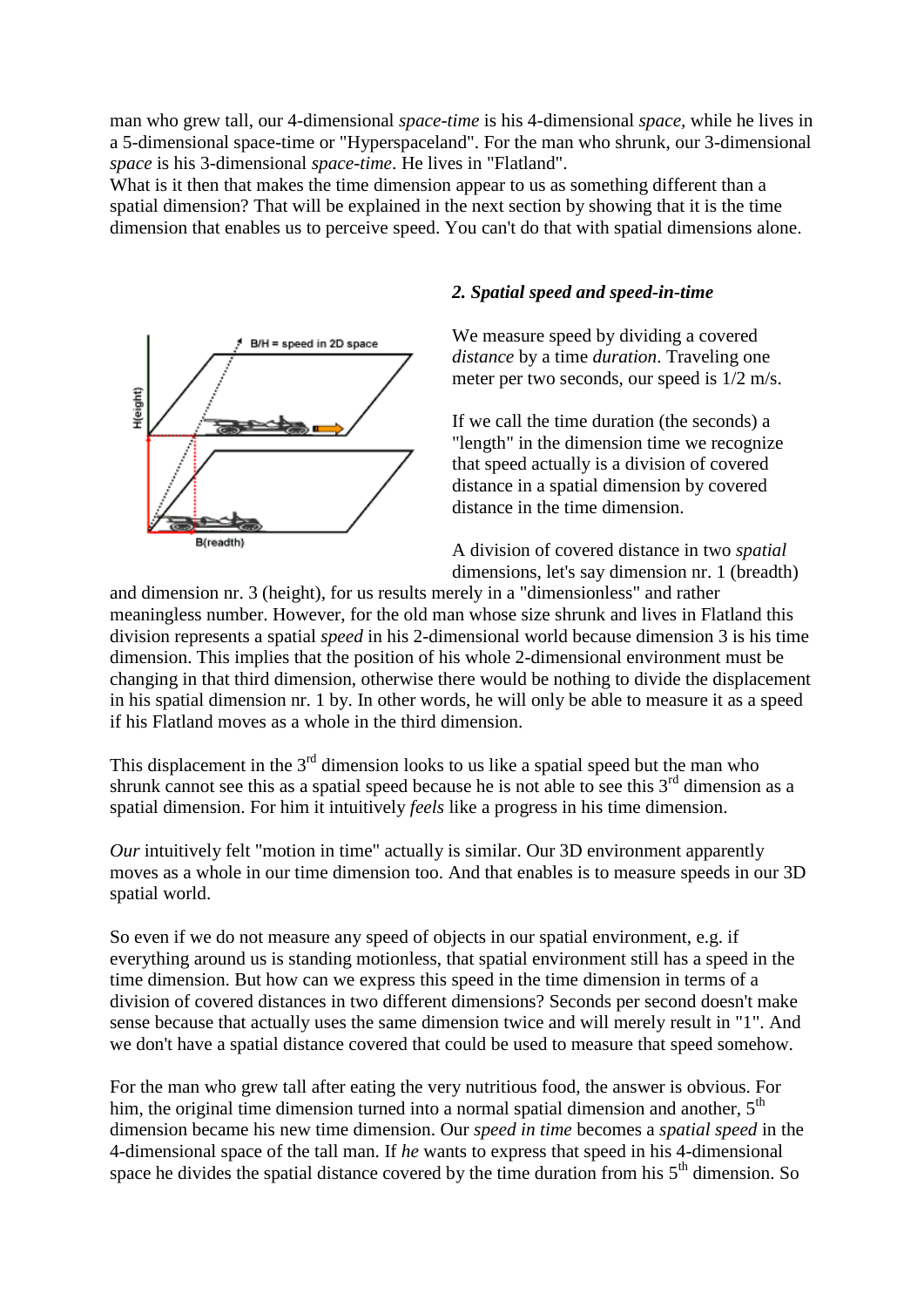our inability to "see" our speed in time as a real motion is due to our inability to measure displacements in the fifth dimension that is used to calculate it. Our speed in time turns into a regular spatial speed as soon as one is able to perceive an extra dimension, like the tall man does.

But how then do we calculate the speed in time (that will henceforth also be referred to as "timespeed") for the tall man? Obviously it must be a displacement in his  $5<sup>th</sup>$  dimension divided by a displacement in yet another higher  $6<sup>th</sup>$  dimension. And so on, and so on. It's a recursive, or fractal-like system.



#### *3. Spatial speed and timespeed are related*

Einstein's theory of relativity predicts a limit in the speed that a thing can have. This limit is equal to the speed of light *c* and equals about 300.000 km/s.

The faster something moves, the slower time ticks away in that thing. If the speed of a rocket is for example  $4/5<sup>th</sup>$  of  $\vec{c}$  (about 240.000 km/s) then one second on a clock in the rocket takes as much as 1.67 seconds according to the watch of somebody who stands still on the ground. So according to the man on the ground the clock in the rocket runs slow. He

observes that the timespeed in the rocket is slower than his own.

Notice here that we quietly switched from a comparison of time *durations* (1 second versus 1.67 seconds) to a comparison of time *speeds*. It's straightforward to compare the time durations on the clocks at the man and in the rocket and express these in *seconds per second*. But in this case the comparison of the timespeeds can also be expressed in seconds per second because in that comparison the common and immeasurable fifth dimension that is used to calculate *both* speeds cancels out in the division. To see that, divide e.g. 1/x by 2/x. The result is 1/2 and the "x" has vanished.

We have seen that whenever an object's spatial speed goes up, its timespeed goes down and vice versa. When the spatial speed is zero, the timespeed must therefore be at its maximum. On the other hand when spatial speed equals its maximum, which is the speed of light *c*, the timespeed actually has reduced to zero. For a clock in a rocket traveling at that speed it will take forever to tick away a second according to the man on the ground. Thus:

Rule 1: zero spatial speed means maximum timespeed

Exercise 2: maximum spatial speed  $c$  means zero timespeed



A familiar formula can be used to express this relation between spatial speed and timespeed. It is Pythagoras' rule for rectangular triangles:  $A^2 + B^2 = C^2$ .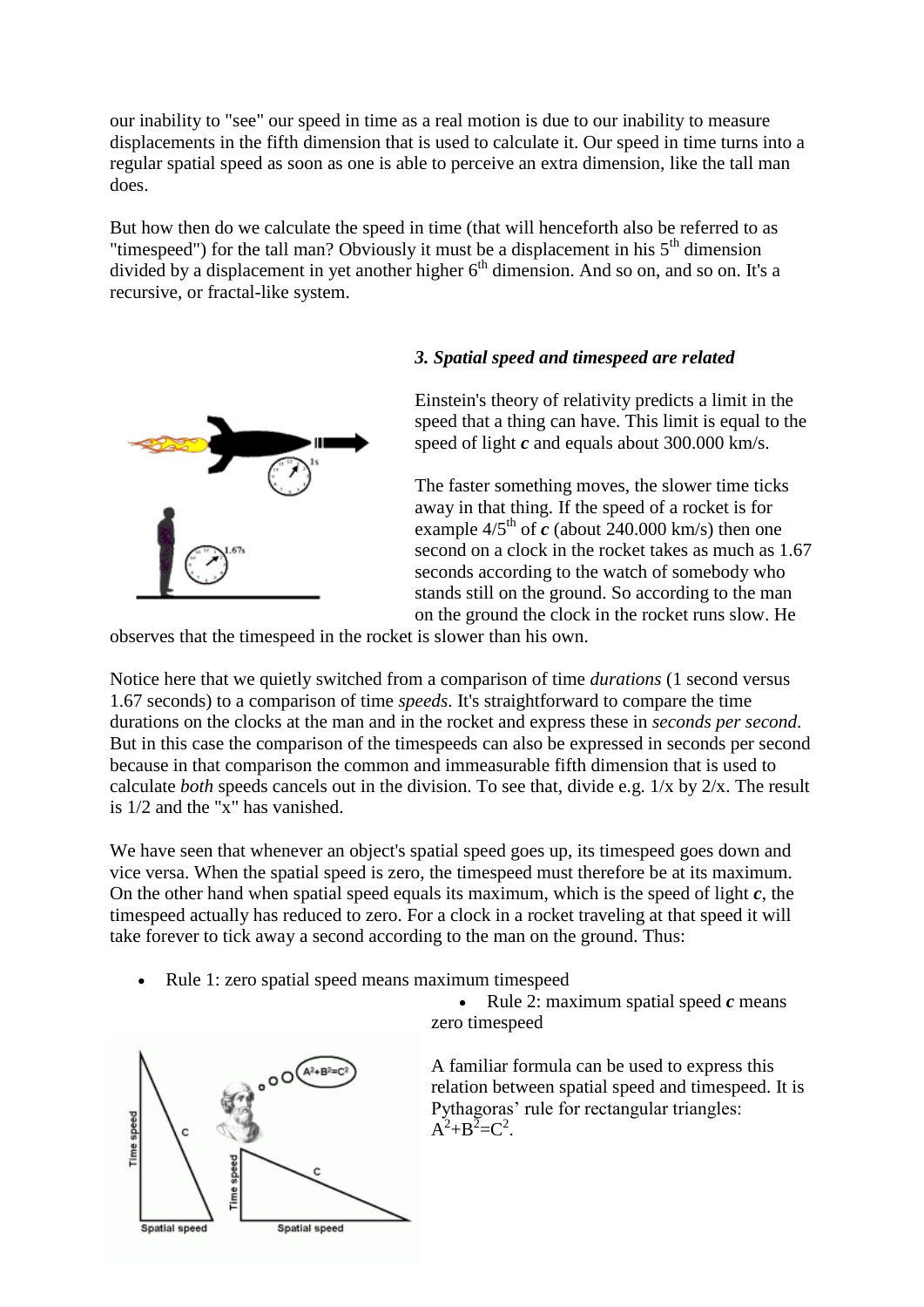If we say that A is the spatial speed and B the timespeed then it appears that the sum of spatial speed and timespeed is always *c* (the speed of light) if we add them with Pythagoras' rule like in a triangle:

## **(spatial speed)**<sup>2</sup>+(**timespeed**)<sup>2</sup>= $c^2$

This allows us to enhance our rules:

- Rule 1: zero spatial speed means maximum timespeed *c*
- Rule 2: zero timespeed means maximum spatial speed *c*
- Rule 3: the Pythagorean sum of both is always *c*

#### *4. Length in space and length in time*

Whenever something moves (fast) in space its length contracts in the direction of its motion. Furthermore the time *coordinate* is no longer the same in all points of the object but has *decreasing* values in points along the direction of its motion like in this picture:



As you can see, the time coordinate at the head constantly lags behind, compared to the coordinate at the tail.

We say that the points are *non-simultaneous* which basically means that adjacent points in the object are *in the past or future*, relative to each other !

The contraction of the moving object is a loss of length in the spatial dimension but the nonsimultaneity of the adjacent points is in fact a gain of "length" in the time dimension. The usual length-in-time of an object in rest is zero. All its points then have the same time coordinate, i.e., they are all in the "now" relative to each other. The object is not contracted so its length-in-space is then also at its maximum.



Similar to the relation we saw above between the *speeds* in space and time, the *lengths* in space and time are also related according to Pythagoras' rule:

### **(length-in-space)<sup>2</sup> +(length-intime)<sup>2</sup> =(original-length-in-rest)<sup>2</sup>**

To understand the mechanism behind this we will look at things from the perspective of the tall man again. Recall that the object's spatial speed goes up and its timespeed goes down, so

the direction of its total speed actually *rotates* in 4 dimensions according to the tall man. Apparently the tall man sees that not only the object's speed rotates but along with it also its orientation in 4D. The object's length rotates *out of our 3D space* and gains a component in the fourth dimension, hence its length in our time dimension. What's left for us to see is the component of its 4D length in our 3D space, hence the contraction of its spatial length.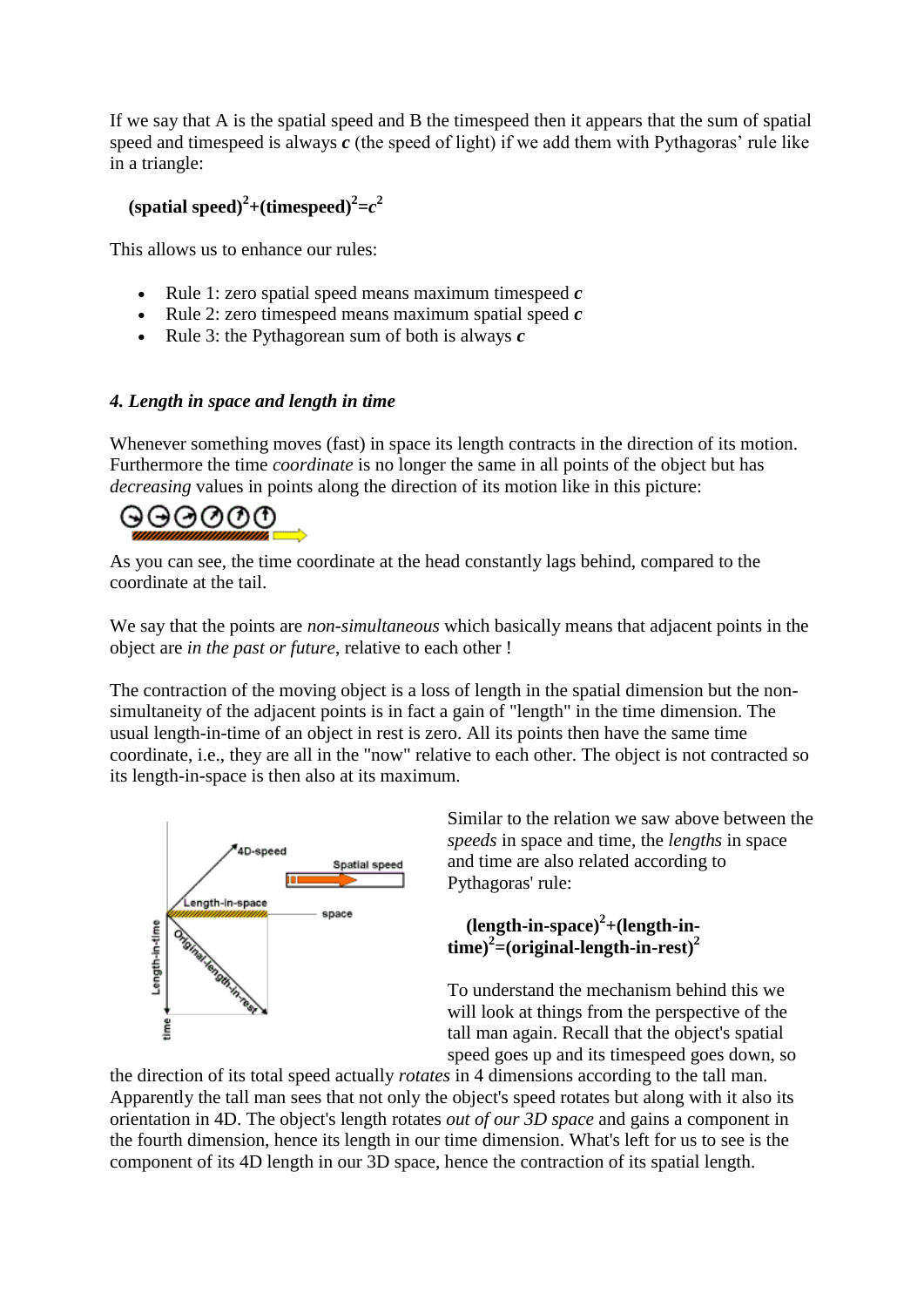Another very nice interactive visualization of this effect was made by Adam Trepczynski on <http://www.adamtoons.de/physics/relativity.swf> (you will need the [Adobe Flash Player](http://www.adobe.com/uk/products/flashplayer/) browser addon to play it).

#### *5. Speed of photons and speed of mass particles*

Light rays travel at speed *c* and consist of millions and billions of tiny photons. These photons exist everywhere and travel in all possible directions in our 3D space.

The thing that all these photons have in common is that they all travel at *exactly* that same speed  $c$ , no matter what direction they take and no matter who looks at them, even for an observer who travels at high speeds himself! An obvious question now is: "What is the timespeed of the photons?". Well, rule 3 that we derived in section 3 says that if they all travel at speed *c* in our space then their timespeed must always be zero. Time stands still for all photons. Always and according to every observer.

But if there is no timespeed in *any photon at all* we might just as well say that the whole time dimension does not *exist* for photons. Similarly, if everything in the universe would never ever move a single inch in space and it all would have started at a single point in space then everything would still be sitting at that same single point and you might as well say that space does not exist.



It's a bit more complex in reality. That's why this story is called a simplified version. In reality some properties of the photon that are related to its wave-nature do actually exist in the time dimension but to explain that here would make it all too confusing. So let's stick with the photon's particle-nature that has no clock. That photon lacks dimension number four so it is purely 3-dimensional and it always travels at speed *c*.

Going back again to the speed of the rocket we

see there that its combined speed, i.e. the Pythagorean sum of its spatial and timespeed is also *c*. But we know that the timespeed was just a spatial speed for the tall man who ate the very nutritious food! That means that the rocket has a spatial speed *c* in four dimensions according to that tall man. Even stronger: *any* rocket, no matter what speed it has according to us, will have a spatial speed *c* in four dimensions according to the tall man (remember that this speed is *rotated* in four dimensions). If we now realize that this rocket actually consists of millions and billions of tiny mass particles then it is easy to see that any of these millions and billions of tiny mass particles travels at speed *c* in four dimensions according to the tall man. And they travel in all kinds of directions too because molecules, atoms, electrons, protons and so on travel criss-cross through each other.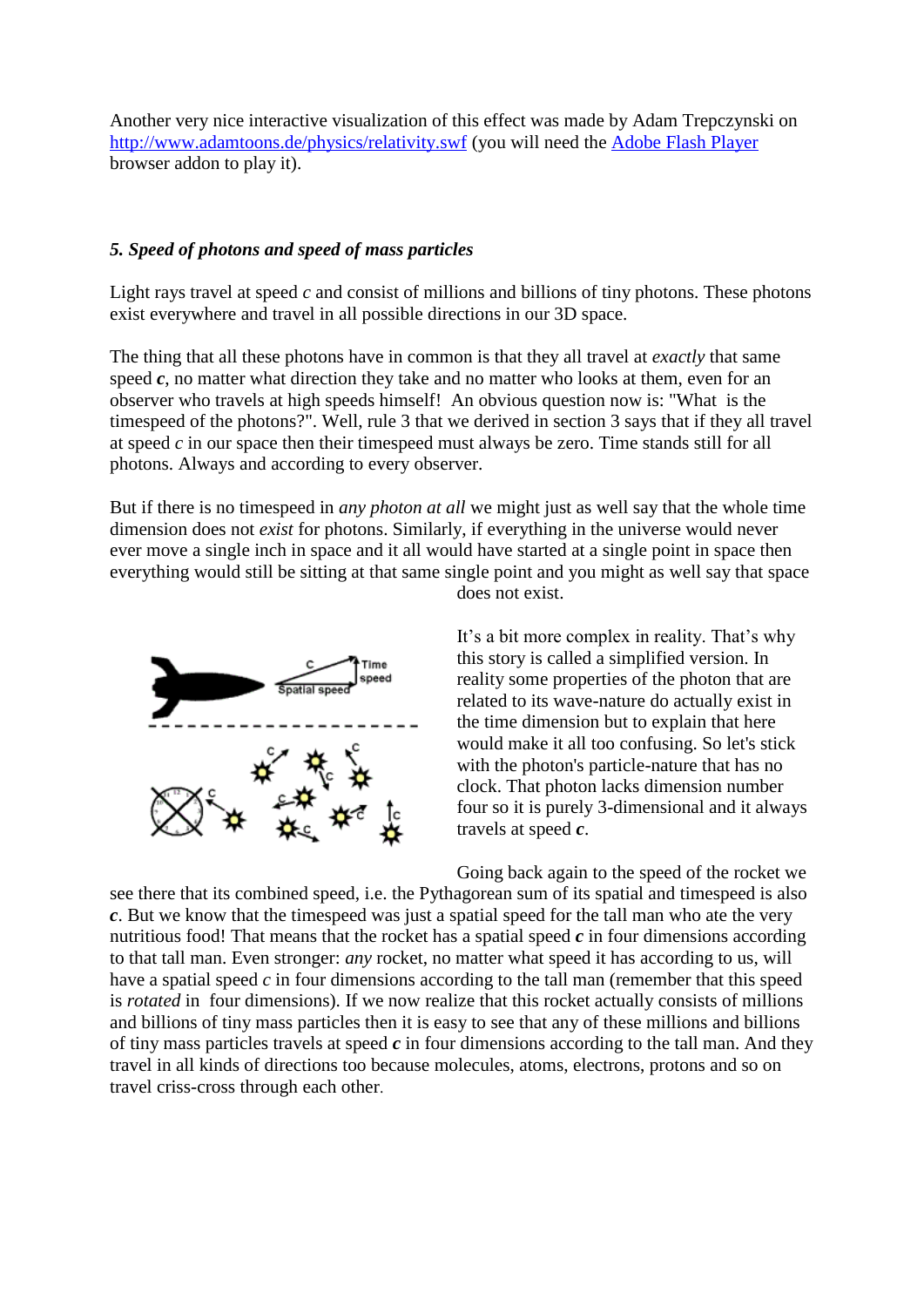#### *6. Three-dimensional and four-dimensional worlds*

It's a small step on the staircase to see the parallel between the photons and the tiny mass particles. The first apparently live in a 3-dimensional world while the latter live in a 4 dimensional world. Both travel at speed *c* in their dimensional environment. The 3 dimensional speed of the photons is measured by us using *our time* in the fourth dimension. The 4-dimensional speed of the mass particles is measured by the tall man using *his time* in the fifth dimension while we can only measure its spatial component using our fourth dimension.

We now take the place of the old man who shrunk. He sees only two spatial dimensions and one time dimension. But these together are the three dimensions that the photons live in. How does that translate in his world?

Whatever speed components the photons have in any of these three dimensions, they will always add up to *c*, using Pythagoras. We put the old man on the back of one of these photons and imagine what he sees when another photon travels parallel to his photon. The two spatial dimensions of the old man form a plane (Flatland). We choose a nice symmetrical situation and assume that the flat space of the man stands rectangular to the direction in which his



photon travels.

If the second photon is in the same plane and travels parallel with the first photon, the old man will think that the second photon stands still. On the other hand, if the second photon travels at an angle rectangular to the first photon, the old man on the back of the first photon will think that the second photon travels at speed *c* away from him in his plane. Do not mix this up with the way *we* see photons move in *our* 3D space where we always see them travelling at speed *c,* so *per definition* it is impossible for us to sit on the back of such a photon! The fundamental difference lies in the dimensions that are used to express the photon's speed. We use dimension nr. 4 in the denominator but the old man uses dimension nr. 3 so his result cannot be the same as ours.

A clever reader will now say: "Hey, this does not make any sense because if the second photon does not travel parallel to the first, it will immediately vanish out of the flat world of the old man and become invisible". This sounds logic, but what about the tiny mass particles traveling at high speeds in *our* spatial dimensions? They should immediately vanish from our 3-dimensional space too. To be more precise: they should actually vanish "in the past", because their timespeed is slower than ours. Still, we keep seeing them, so Nature somehow makes sure that we can always keep an eye on everything, no matter in what time zone it has "vanished".

The trick and only explanation is that the time dimension is fully contracted in our space along the direction of our own motion in it, like a sponge that is completely pressed flat in one direction. The same happens with the second photon that travels rectangular to the old man on the back of the first photon. Although it should "vanish" in the past of the old man (which for us is a regular spatial dimension), the old man keeps seeing it because for him this dimension is completely contracted into his flat space.